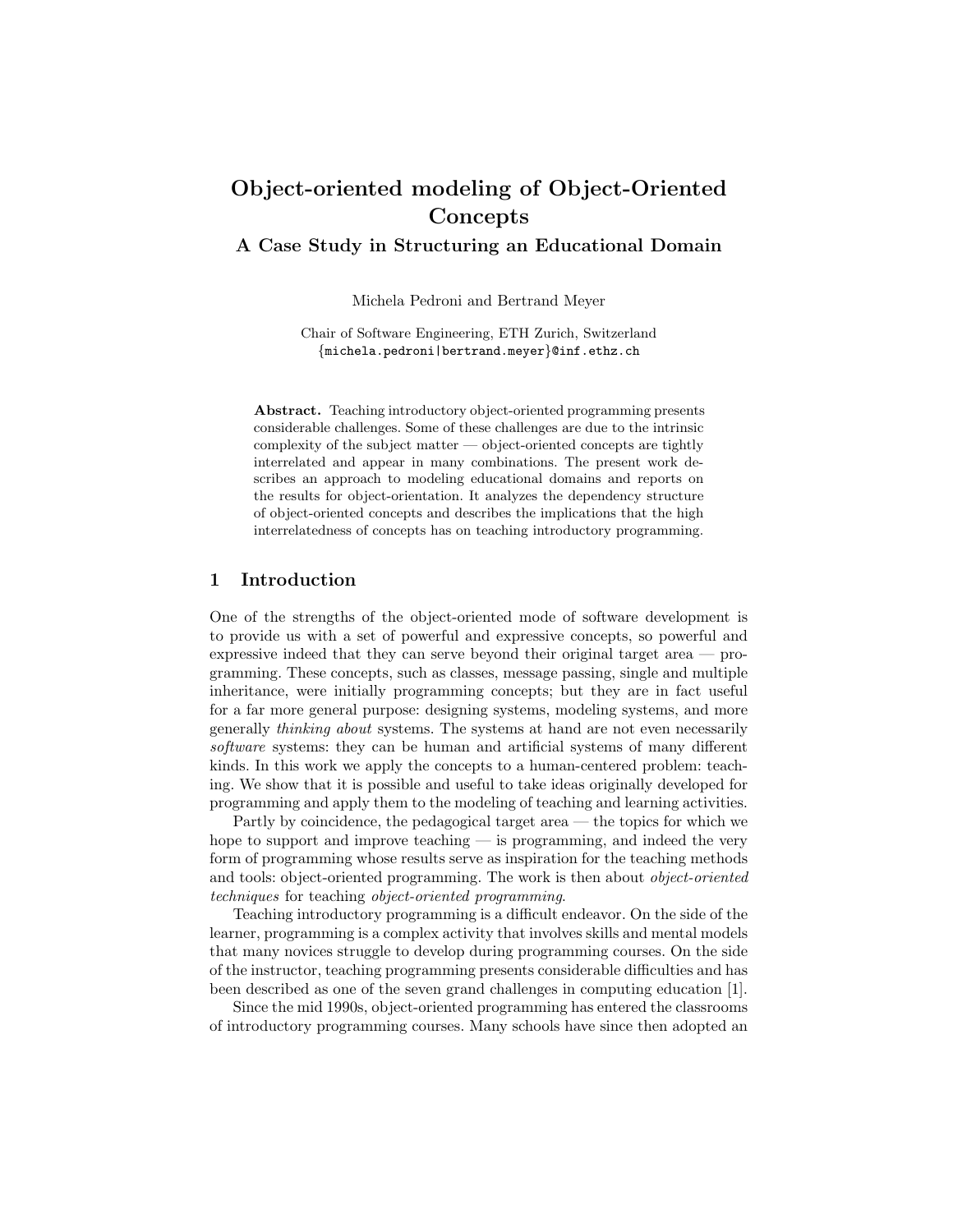"objects-first" or "objects-early" approach for their CS1 courses, and researchers as well as educators have proposed numerous tools, approaches, and strategies.

It has been asserted that for object-oriented programming "the basic concepts are tightly interrelated and cannot be easily taught and learned in isolation" [2]. This complexity is intrinsic to object-orientation and cannot be removed making it important to develop appropriate tools and processes to handle the resulting challenges.

In programming courses, it seems natural to expose students first to single programming language features (matching the first stage of Linn's "chain of cognitive accomplishments from computer programming instruction" [3]). For object-oriented programming, it is difficult to isolate single language features and to find an initial sequence of single language features (a phenomenon known as "Big Bang problem"). In addition, the tight interrelatedness of O-O concepts results in a higher number of elements to teach, since the instructor must examine not only the elementary concepts but also their possible combinations. This makes it harder to ensure that the teaching sequence meets the prerequisites at all times and that a course covers all facets of a concept.

This work describes a modeling approach and the supporting tool for modeling educational domains through their main concepts and the relations between these concepts, and its application to the educational domain of introductory programming.

#### 2 Truc framework

A course will never be specified as precisely and rigorously as, for example, a computer program. Still, applying modeling techniques partly imitated from software and other engineering disciplines can help meet some of the challenges of course design, in particular for object-oriented programming.

The Truc framework [4] used in this work models educational domains and identifies structural dependencies between concepts. It extends the idea of Truc (Testable, Reusable Unit of Cognition) [5] by adding two additional types of knowledge units. The final model then uses three types of knowledge units (in increasing level of granularity): *notions*, *trucs*, and *clusters*. In addition, it defines several types of relationships between the entities.

At the highest level, a *cluster* is a collection of trucs and other clusters representing a particular knowledge area. A truc belongs to exactly one cluster; the set of clusters forms a hierarchical structure in a directed acyclic graph.

At the medium level, a *truc* is "a collection of concepts, operational skills and assessment criteria" [5]. Its description follows a standardized scheme with sections on technical properties (for example, its role in the field, benefits of applying it, and a summary) and pedagogical properties (such as common confusions and sample exam questions). To help instructors check that their teaching material addresses the misconceptions of students, we have extended the original "common confusions" section [5] with recommendations applicable to teaching material such as slides.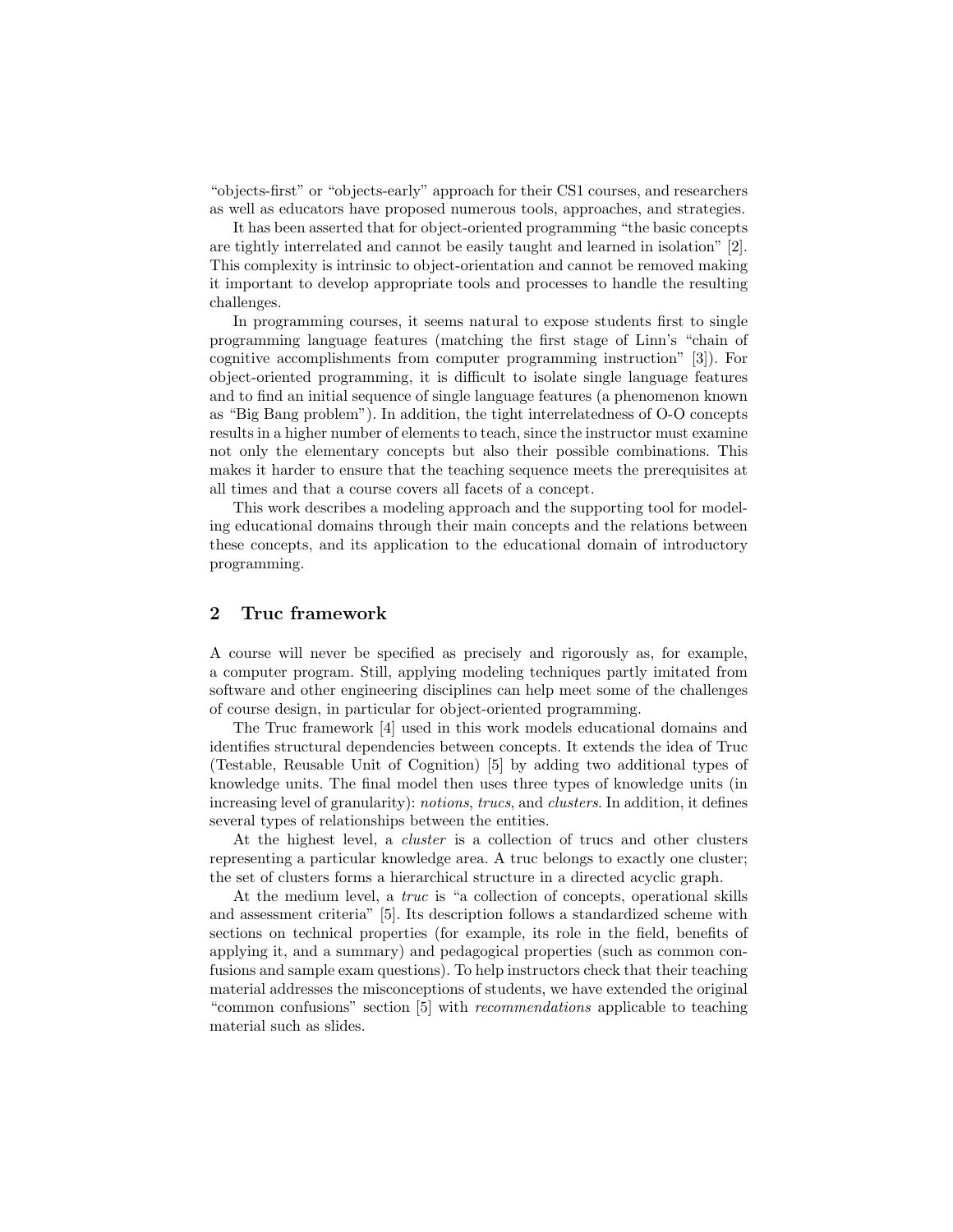The most elementary unit, notion, "represents a single concept or operational skill or facet of a concept" [4]. Since the key unit of granularity of the model is truc, every notion belongs to exactly one truc. A truc may have a central notion, which then bears the same name. In our example pedagogical domain, examples of notions within a "feature call" truc are: the central notion "feature call" (capturing the general idea of a method call instruction), "multi-dot feature call" (calls of the form o1.o2.o3.f), and "unqualified feature call" (method calls without an explicit target).

To capture the dependency structure of the knowledge units, the Truc framework defines two types of relations between notions. A requires link captures that understanding a notion requires knowing another notion. This relation is comparable to the client relationship between classes in object-oriented systems. A refines link expresses that a notion is a specialization of another notion; it is comparable to the inheritance mechanism in object-oriented systems. A refined notion implicitly inherits all the *requires* links from its ancestor, but may also introduce additional ones. For simplicity, the methodology prohibits refines links across truc boundaries.

Dependencies at the notion level contribute to dependencies at the truc level: a truc A depends on another truc B if any of its notions requires a notion of B. Since each truc contains a set of notions, the trucs and notions define a two-layered graph. The graph provides the domain model for the modeling of courses and their associated lectures as a sequence of covered notions. Figure 1 shows an extract of the **truc-notion graph**<sup>1</sup> for object-oriented programming. It includes the direct dependencies of truc Feature call and their notions. The textual description of an example truc is available in Appendix A.

The TrucStudio<sup>2</sup> [6] Pedagogical Development Environment supports the Truc approach. It automatically deduces the truc dependencies from the notion requirements; it provides a graphical representation of the domain model (such as the one produced for the truc Feature call shown in Figure 1) and a view of courses as diagrams. Additionally, it offers a customizable output generation mechanism to produce Web pages and ontology files, supports the analysis of transitive dependencies and cycles on notion and truc level, and reports prerequisite violation within a course.

## 3 Model of object-oriented programming

Several articles and standards have guided the work of selecting concepts and skills that can serve as a starting point for defining the trucs of OOP. In particular, the article on "the quarks of object-oriented development" [7] identifies inheritance, object, class, encapsulation, method, message passing, polymorphism, and abstraction as "quarks". Except for abstraction, all of these quarks appear

<sup>&</sup>lt;sup>1</sup> To prevent misunderstandings related to the entity type "cluster", we use the name truc-notion graph instead of clustered notions graph as found in an earlier article [4].

<sup>2</sup> Available at http://trucstudio.origo.ethz.ch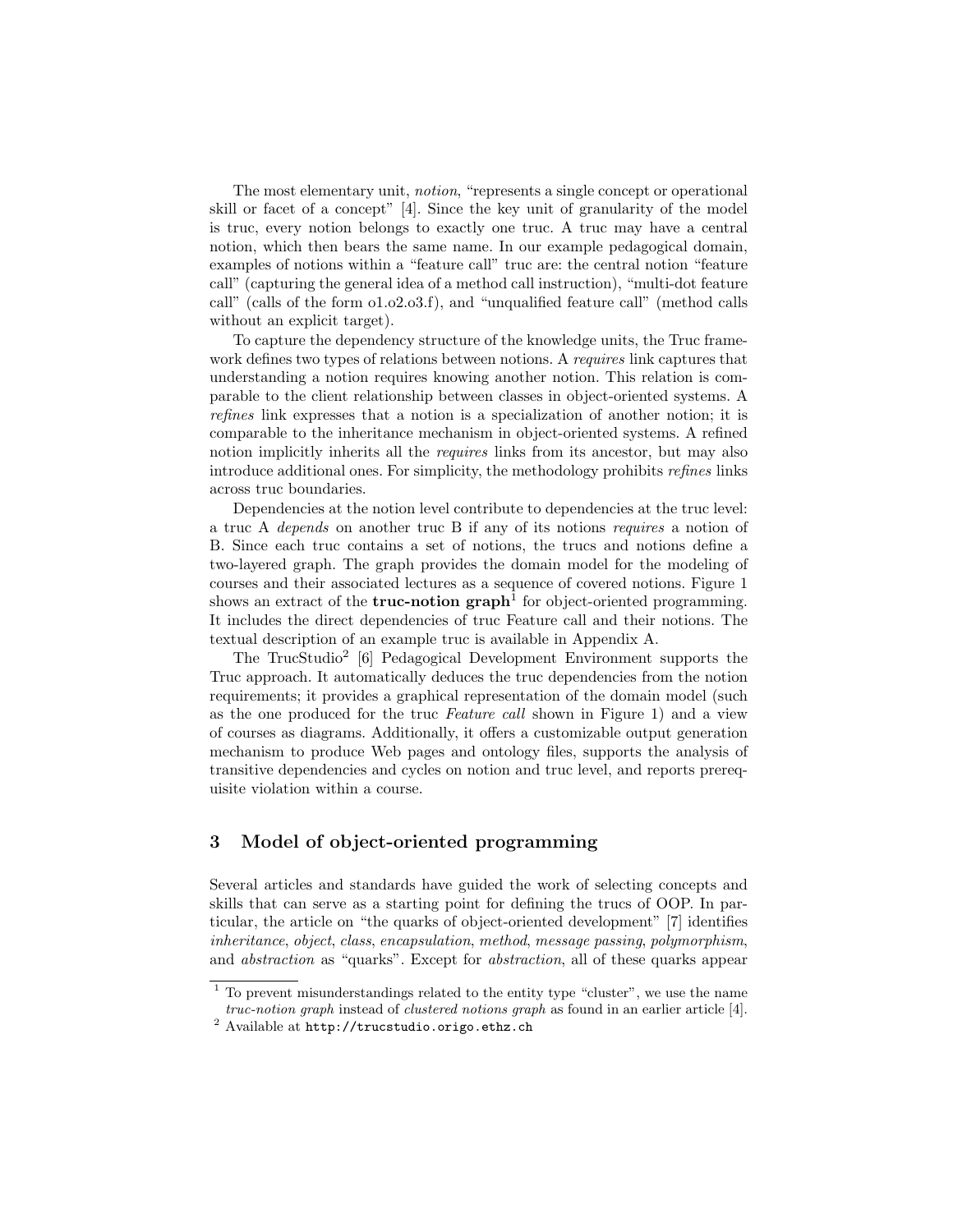

Fig. 1: Dependencies of the "Feature call" truc

as trucs (encapsulation under the name information hiding and message passing as feature call).

An experiment by Sanders et al. [8] contrasts the expert view of the quarks with the view of students who recently had studied object-oriented programming. They asked them to draw concept maps [9] that summarize their knowledge of OOP. The most commonly mentioned concepts are class, method, instance, variable, and object. Other commonly found concepts (implicitly or explicitly) are data/attribute/instance variable, inheritance, and encapsulation. The developed trucs contain all of these concepts; instance is integrated in the object truc and data/attribute/instance variable in the feature truc.

Schulte and Bennedsen [10] carried out a study in 2006 where they asked computer science teachers from high schools, colleges, and universities in various countries to rate the difficulty, relevance, and cognitive level of 28 programming topics. They refer to a set of other studies [11,12,13] that helped develop the list of topics. The topics with highest relevance are selection and iteration, simple data structures, parameters, scope, object and class and syntax. The trucs in our model cover these topics, except for syntax.

The ACM curricular initiative CC2001 [13] defines the body of knowledge of computer science by specifying 14 knowledge areas ranging from Discrete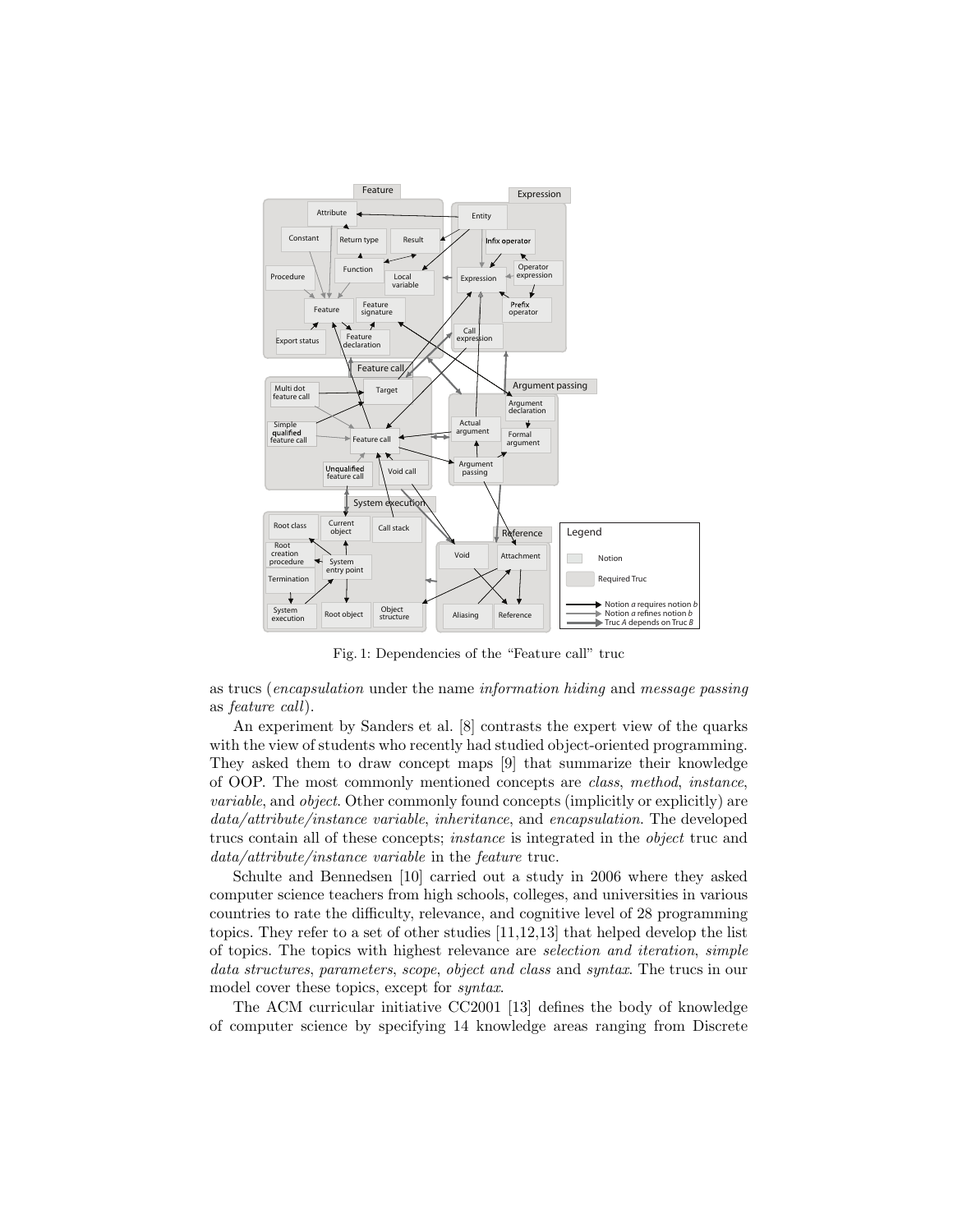Structures, Programming Fundamentals, to Social and Professional Issues. Each knowledge area contains a set of units, which hold a set of topics. It also defines six curricular models for introductory courses and proposes a syllabus and set of units for each variant. The syllabi and description of knowledge units have also guided the selection of concepts covered by trucs.

The model we have developed for object-oriented programming contains the two clusters Object-oriented programming and Data structures with 28 trucs: Algorithm, Argument passing, Array, Assignment, Class, Conditional, Deferred class, Design by Contract, Dynamic binding, Expression, Feature, Feature call, Genericity, Hash table, Information Hiding, Inheritance, Instruction, Linked list, Loop, Multiple inheritance, Object, Object creation, Polymorphism, Primitive type, Recursion, Reference, Stack, System execution. The trucs cover concepts ranging from imperative to object-oriented programming and simple data structures. They contain 147 notions with 196 requires and 39 refines links. These links result in 85 direct dependencies between trucs. The entire model is available as Web pages and as a TrucStudio project at http://se.ethz.ch/people/pedroni/trucs.

#### 4 Analysis of the dependency structure

The first part of this section analyzes the transitive dependencies and cycles as present in our developed domain model. As the domain model represents our view of object-oriented programming and is influenced by our context (in particular the programming language we use, Eiffel), we present a comparison to a model developed by another instructor using Java in the second part.

#### 4.1 Transitive dependencies

The analysis of the dependency structure relies on the transitive (direct and indirect) dependencies resulting from the truc-notion graph of our model for object-oriented programming. The discussion distinguishes between outgoing and incoming links. The analysis of outgoing links organizes the trucs according to the number of their dependencies (prerequisites). This gives an intuition of a truc's place in a course; trucs with many dependencies are likely to appear towards the end, while trucs with few dependencies will probably appear at the beginning. With the incoming links of trucs, the focus shifts to the number of trucs that rely on a given one. This gives an indication of a trucs' importance; if many trucs rely on it, then it is probably central to teaching programming and will reappear throughout a course. Table 1 presents the trucs grouped by their transitive outgoing dependencies: if a set of trucs shares their dependencies, then they are listed in one row.

Outgoing links. The first row of the table shows a *core group* of trucs. They constitute a minimal set of requirements for all 28 trucs appearing in the model.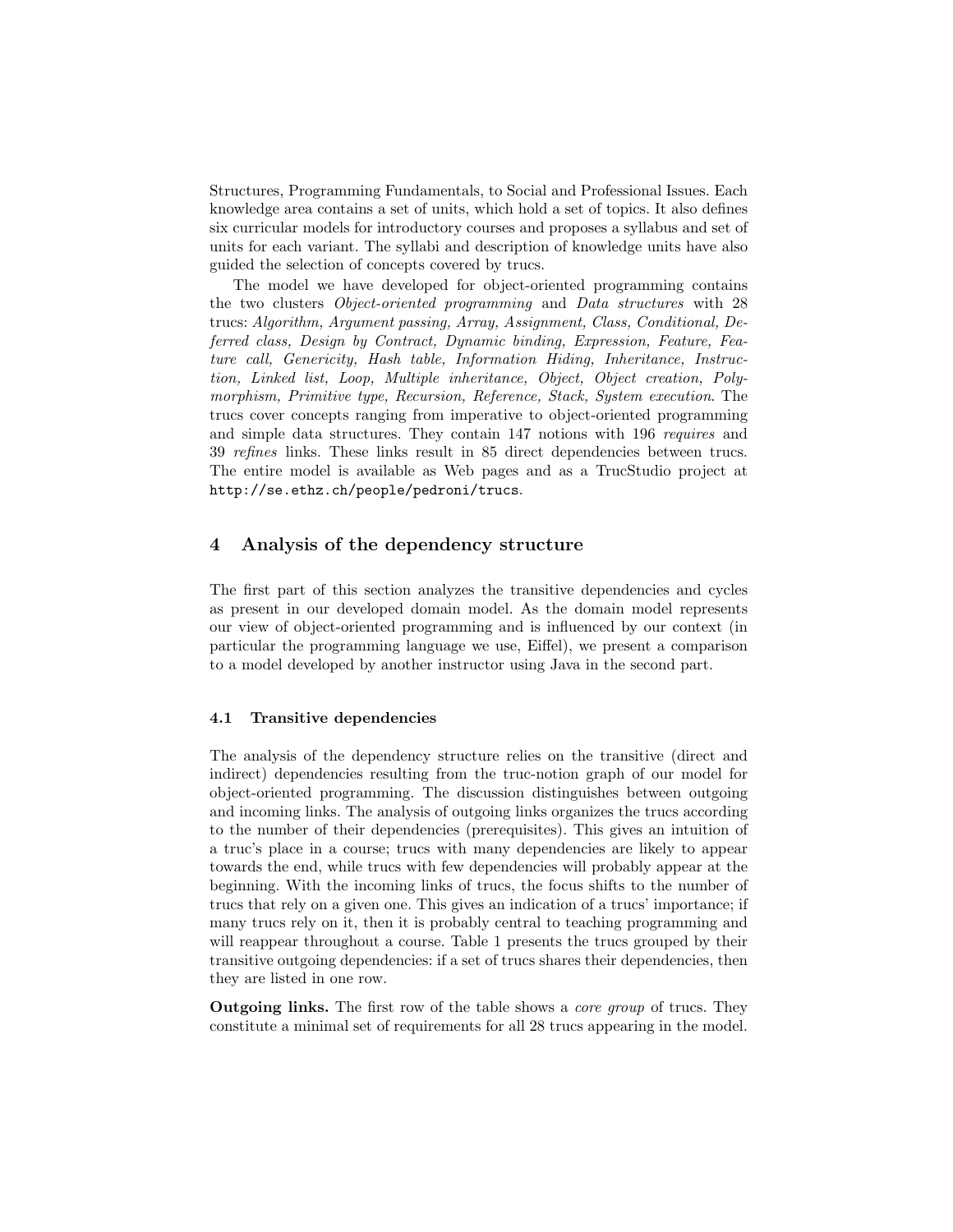Table 1: Overview of transitive truc dependencies

| Prerequisite<br>Truc             | ore group    | Algorithm    | Array        | ssignment                     | onditional | class<br>eferred |                | yn. binding | Fenericity  | Hash table     | Inf. hiding | Inheritance | Instruction    | list<br>inked  | door        | Multiple inh   | Polymorph   | Prim. type  | Recursion | <b>Stack</b> | Outgoing links<br># |
|----------------------------------|--------------|--------------|--------------|-------------------------------|------------|------------------|----------------|-------------|-------------|----------------|-------------|-------------|----------------|----------------|-------------|----------------|-------------|-------------|-----------|--------------|---------------------|
| Core group: Argument passing,    |              |              |              |                               |            |                  |                |             |             |                |             |             |                |                |             |                |             |             |           |              |                     |
| Class, Expression, Feature, Fea- |              |              |              |                               |            |                  |                |             |             |                |             |             |                |                |             |                |             |             |           |              |                     |
| ture call, Object, Object cre-   |              |              |              |                               |            |                  |                |             |             |                |             |             |                |                |             |                |             |             |           |              |                     |
| ation, Reference, System execu-  | $\mathbf{x}$ |              |              |                               |            |                  |                |             |             |                |             |             |                |                |             |                |             |             |           |              | 9                   |
| tion                             |              |              |              |                               |            |                  |                |             |             |                |             |             |                |                |             |                |             |             |           |              |                     |
| Assignment, Inheritance, Prim-   |              |              |              |                               |            |                  |                |             |             |                |             |             |                |                |             |                |             |             |           |              |                     |
| itive type                       |              |              |              |                               |            |                  |                |             |             |                |             |             |                |                |             |                |             |             |           |              |                     |
| Deferred class, Genericity, Mul- | $\mathbf x$  |              |              |                               |            |                  |                |             |             |                |             | $\mathbf x$ |                |                |             |                |             |             |           |              | 10                  |
| tiple inh.                       |              |              |              |                               |            |                  |                |             |             |                |             |             |                |                |             |                |             |             |           |              |                     |
| Conditional, Instruction, Loop   |              |              |              |                               |            |                  |                |             |             |                |             |             |                |                |             |                |             |             |           |              |                     |
| Algorithm                        | X            |              |              | $\mathbf{X} \quad \mathbf{X}$ |            |                  |                |             |             |                |             |             | $\mathbf x$    |                | $\mathbf x$ |                |             | X           |           |              | 14                  |
| Design by Contract               | $\mathbf x$  |              |              |                               |            |                  |                |             |             |                |             | $\mathbf x$ |                |                |             |                |             | $\mathbf x$ |           |              | 11                  |
| Polymorphism                     | $\mathbf x$  |              |              | $\mathbf x$                   |            |                  |                |             | $\mathbf x$ |                |             | $\mathbf x$ |                |                |             |                |             |             |           |              | 12                  |
| Dynamic binding                  | X            |              |              | X                             |            |                  |                |             | X           |                |             | $\mathbf x$ |                |                |             |                | $\mathbf x$ |             |           |              | 13                  |
| Information hiding               | X            |              |              | X                             |            |                  |                |             | X X         |                |             | $\mathbf x$ |                |                |             |                | X           |             |           |              | 14                  |
| Array, Linked list               | X            | $\mathbf{x}$ |              | X X                           |            |                  |                |             | $\mathbf x$ |                |             | X X         |                |                | $\mathbf x$ |                |             | $\mathbf x$ |           |              | 17                  |
| Hash table                       | X            | X            | $\mathbf{x}$ | X X                           |            |                  |                |             | $\mathbf x$ |                |             | X X         |                |                | $\mathbf x$ |                |             | $\mathbf x$ |           |              | 18                  |
| Stack                            | х            |              | X X          | X X                           |            |                  |                |             | X           |                |             |             | X X X X        |                |             |                |             | $\mathbf x$ |           |              | 19                  |
| Recursion                        | X            |              |              | X X X X                       |            |                  |                |             | $\mathbf x$ |                |             |             | <b>X X X X</b> |                |             |                |             | $\mathbf x$ |           | $\times 20$  |                     |
| $#$ Incoming links               | 28           | 5            |              | 3 12 9                        |            | $\theta$         | $\overline{0}$ | 1           | 8           | $\overline{0}$ | 0           | 129         |                | $\overline{2}$ | 9           | $\overline{0}$ |             | 2 10        | 0 1       |              |                     |

The core group contains nine trucs: Argument passing, Class, Expression, Feature, Feature call, Object, Object creation, Reference, and System execution. Every member of the core group depends on itself and on all other members. This is an indication for cycles in the domain model (see 4.2). The trucs Assignment, Inheritance and Primitive type share the dependencies of the core group. They

The second set of trucs with cyclic dependencies consists of Conditional, Loop, and Instruction. They are recursively dependent on each other. Additionally to the core trucs, they depend on Assignment and Primitive type. Algorithm has the same dependencies, but does not recursively depend on itself. This group mostly contains trucs associated to imperative programming.

are not part of the core group, because they are not all mutually dependent.

All remaining trucs require Inheritance besides the nine core trucs. This is the only supplemental requirement for Deferred class, Genericity, and Multiple inheritance. Design by Contract additionally relies on Primitive type, while Polymorphism requires Assignment and Genericity in addition to Inheritance and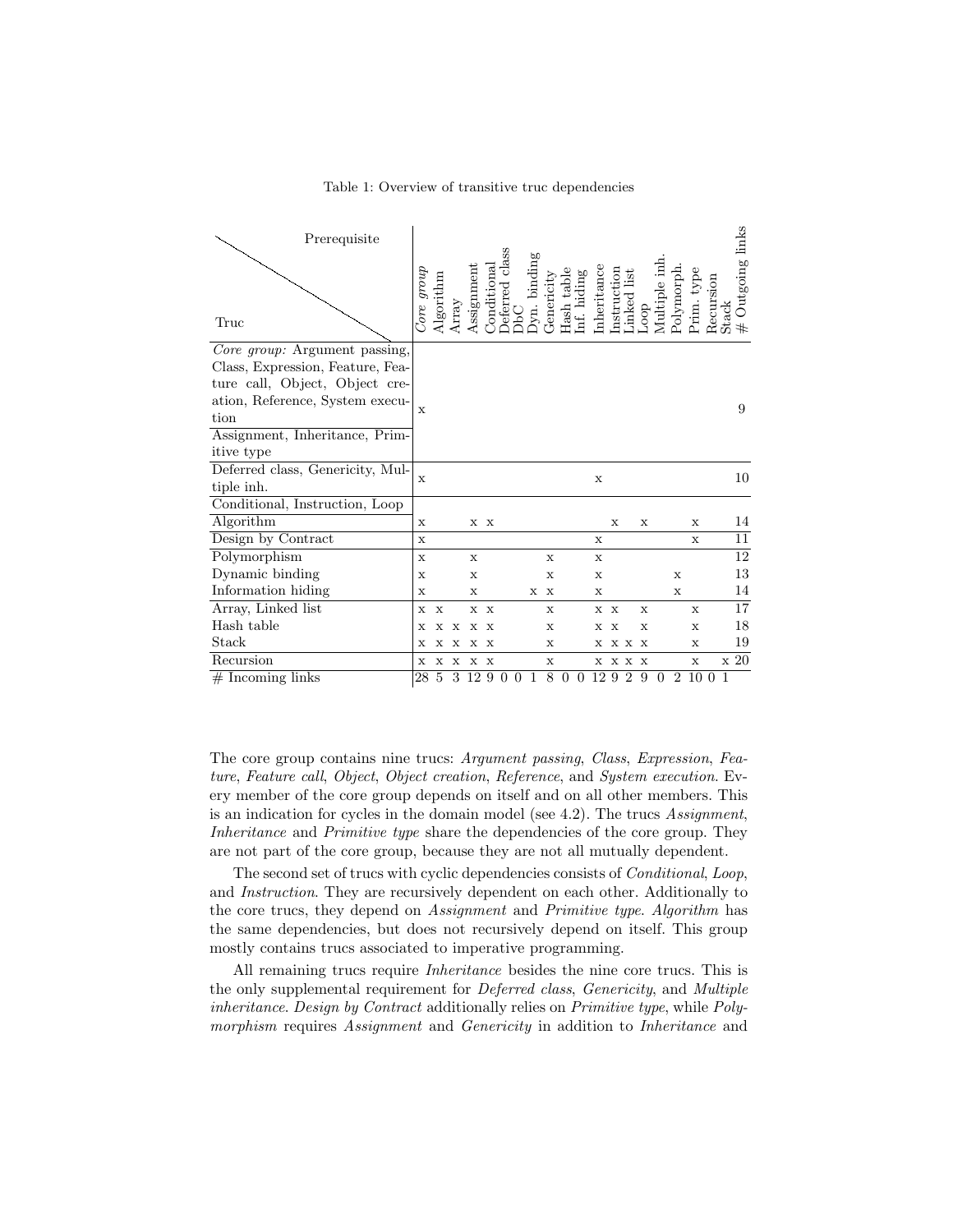the core trucs. Dynamic binding depends on Polymorphism and thus includes all its dependencies; similarly, Information hiding relies on Dynamic binding and shares all its requirements. This group mostly contains advanced object-oriented concepts related to inheritance.

The trucs representing knowledge about data structures combine the dependencies of the imperative programming group with some of the object-oriented group. Linked list and Array, for example, depend on Algorithm, Conditional, Instruction, Loop, and Primitive type, as well as on Inheritance and Genericity. Hash table additionally requires Array; Stack requires both Array and Linked list; and Recursion depends on Stack.

Incoming links. The nine core trucs are a prerequisite for all the trucs of the domain model. This makes them fundamental for teaching object-oriented programming. The second group containing Assignment, Inheritance and Primitive type are required by 12 respectively 10 other trucs (almost half of all trucs) and Genericity is a requirement for eight trucs. The second cyclic group containing Conditional, Loop, Instruction, and Algorithm provides a basis for nine respectively five trucs. Polymorphism, Dynamic binding, Array, Linked list, and Stack are prerequisite to one to three trucs. The trucs Deferred class, Multiple inheritance, Design by Contract, Information hiding, Hash table and Recursion do not appear as a requirement for any truc in the model.

Transitive dependencies of notions. The transitive dependencies between notions exhibit characteristics similar to those of the trucs. Ten notions, out of 147, form a core group such that all notions in the model transitively require them. The core group contains the notions Argument declaration, Class, Feature, Feature declaration, Feature signature, Formal argument, Generating class, Instance, Object, and Type. Additionally, over half of all notions in the model transitively require the notion Expression. 55 notions are not needed by any other notions.

#### 4.2 Cycles

On the notion level, the domain model exhibits five circular dependencies, of which three involve the truc *Argument passing*. One of these cycles is a mutual dependency between the notions *Argument declaration* and *Feature signature*; another cycle consists of the notions Argument passing, Actual argument, and Feature call; and the third cycle contains the notions Formal argument, Type, Class, Feature, Feature declaration, Feature signature, and Argument declaration. The fourth cycle on the notion level involves the trucs *Class* and *Object* and illustrates their close interrelatedness via a path through the notions Class, Object, Instance, and Generating class, back to notion Class. The fifth cycle shows the close connection between Function and Result.

As indicated in 4.1, two groups of trucs contain cycles in their lists of dependencies. Figure  $2(a)$  shows an extract of the graph with the direct dependencies of the core trucs Argument passing, Feature call, Feature, Class, Expression, Object creation, Object, Reference, and System execution. This subgraph exhibits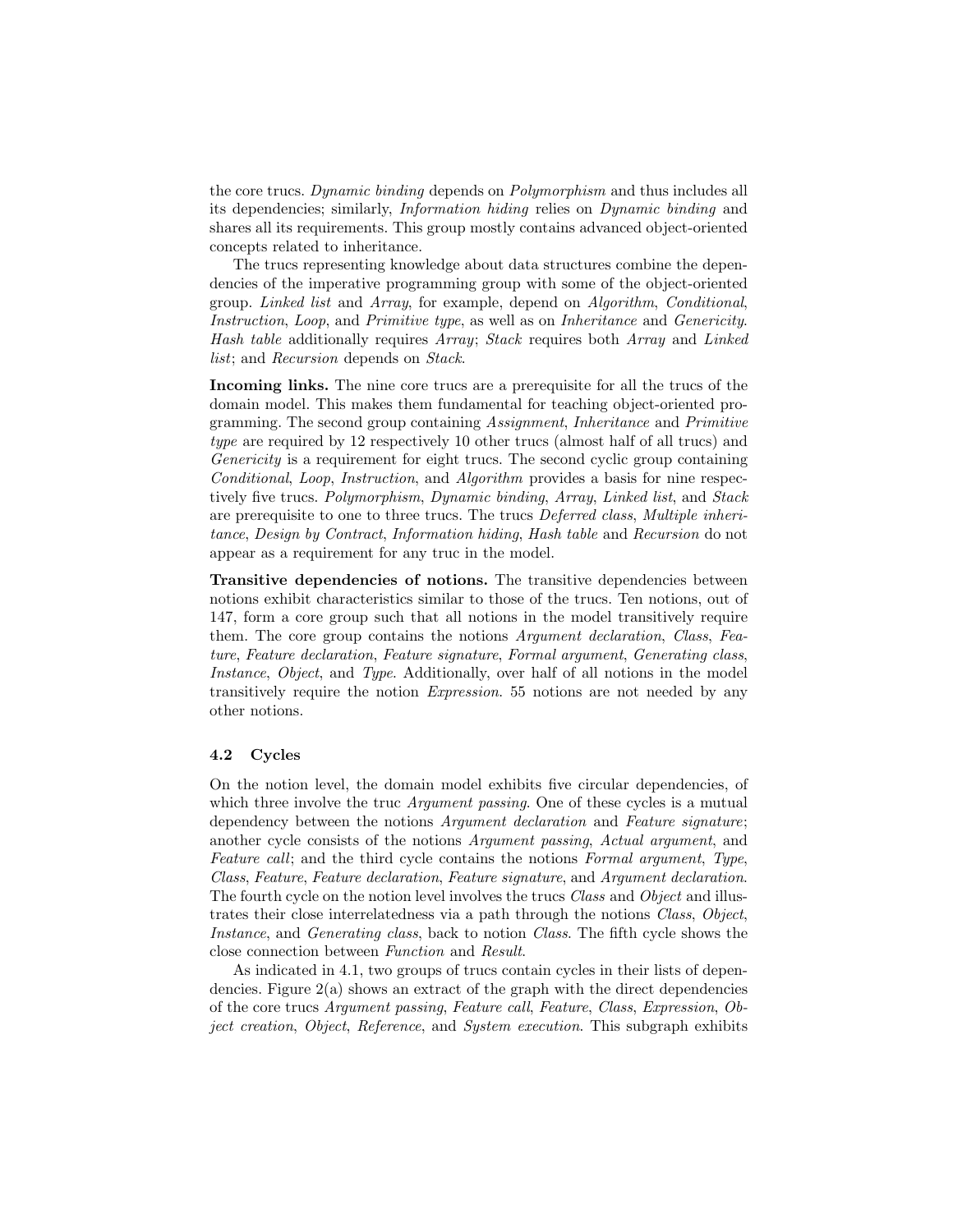high interrelatedness between its concepts; in particular, there are multiple pairs of mutual dependencies (such as between Class and Object, and Feature call and  $Expression$ ). Figure  $2(b)$  shows the second group of trucs with mutual dependencies that connect *Instruction* to, separately, *Conditional* and *Loop*.



Fig. 2: Cyclic dependencies

#### 4.3 Comparison with another model

Our use of Eiffel to teach programming has some bearing on the model of objectoriented programming. The choice of trucs and notions, the relationships between notions, and the descriptions of the trucs reflect this particular choice. The model may not, as a result, reflect a generally accepted image of object-orientation and it is not the only form of object-oriented programming.

To find out which properties, in particular cyclic and transitive dependencies, might be artifacts of our course's choices, we asked another instructor teaching introductory object-oriented programming with Java to model parts of his teaching. His domain model includes the entities required to represent the first three lectures of his introductory Java course. It contains a cluster Programming with the three trucs Programming language, Memory management, and Program and a second cluster Object-orientation in Java with the 12 trucs Data type, Object, Method, Variable, Polymorphism, Compilation unit, Instruction, Expression, Access modifier, Conditional, Loop, and Identifier. The trucs contain 67 notions with 19 refines links and 33 requires links. Appendix B shows the model as a truc-notion graph. The notion dependencies are incomplete.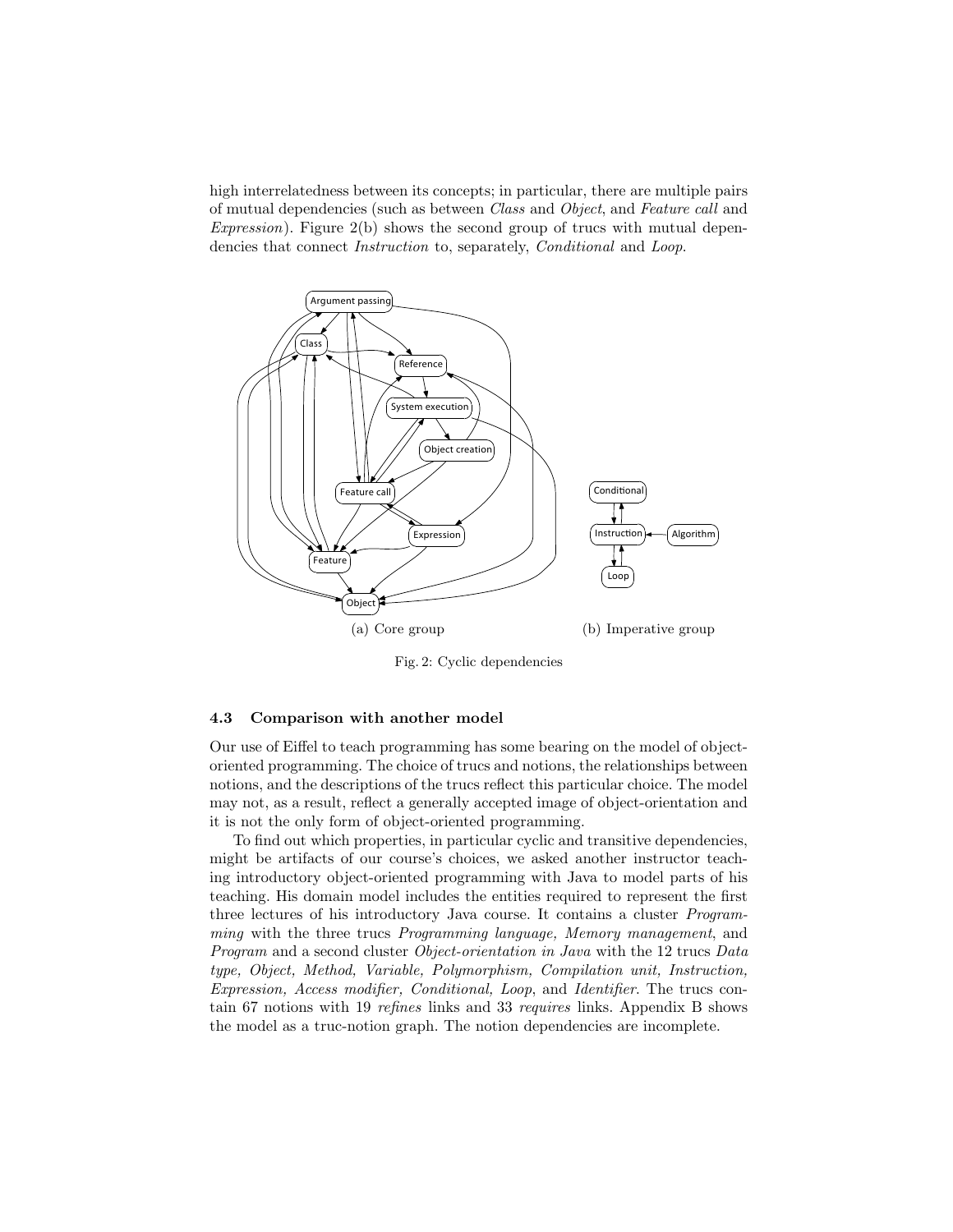A comparison of this model to ours shows that they cover similar notions, but their distribution amongst trucs varies. For example, the Java truc Method combines sets of notions from our trucs Feature and Argument passing with single notions of *System execution*. A similar pattern is visible for other trucs, such as the Java truc Object, which subsumes our truc Object and includes single notions found in our trucs Feature call, Reference, and Object creation. Our model has no truc conforming to the Java truc *Access modifier*, but its notions are integrated in truc Feature. Additionally, certain trucs have different names although covering similar notions. For example, the Java truc *Polymorphism* conforms to our truc Inheritance and Compilation unit conforms to Class.

Analysis of the transitive dependencies of the Java model results in a core group containing the trucs Data type, Method, Object, and Variable. These trucs are suppliers for about half of the trucs in the model. In particular, they are a prerequisite to themselves and to the trucs Instruction, Polymorphism, Memory management, and Access modifier.

There are no cycles on the notion level in this model, but four cycles exist at the truc level: *Method* and *Data type* as well as *Object* and *Variable* are mutually dependent; additionally, there is one cycle containing the trucs *Method, Variable*, and Object, and one containing Method, Data type, and Object.

A few differences exist between the two models. In the Java model, truc Compilation unit containing the Class notion is not part of the cyclic group, while in our model *Class* is part of the core group. On the other hand, the truc Data type conforming to our truc Primitive type is part of the core group. This is due to the notion Command line argument in the Method truc requesting the notion Array of truc Data type.

Another difference is that most of the other parts of the model are unconnected. This is probably due to the incomplete nature of the model.

The Java model exhibits similar characteristics with respect to transitive dependencies and cycles as ours. The most striking similarity is the existence of a group of core trucs that are mutually dependent and that are fundamental for a large portion of the remaining trucs. This suggests that our model has a broader reach than just our course.

## 5 Implications for teaching

Instructors face many challenges when designing courses or textbooks. Besides pedagogical finesse for presenting material adapted to students' skills and interests, they must demonstrate the ability to structure the material in a sound sequence. This task is particularly difficult if the domain of teaching is objectoriented programming, due to the high interrelatedness of its concepts [14,15], what Caspersen calls "one of the most challenging inherent complexities of object-orientation" [2, p. 78]. It complicates finding a starting point where no prerequisites are necessary, and raises the challenges of how to cover the entire subject area and how to order the concepts without prerequisite violations.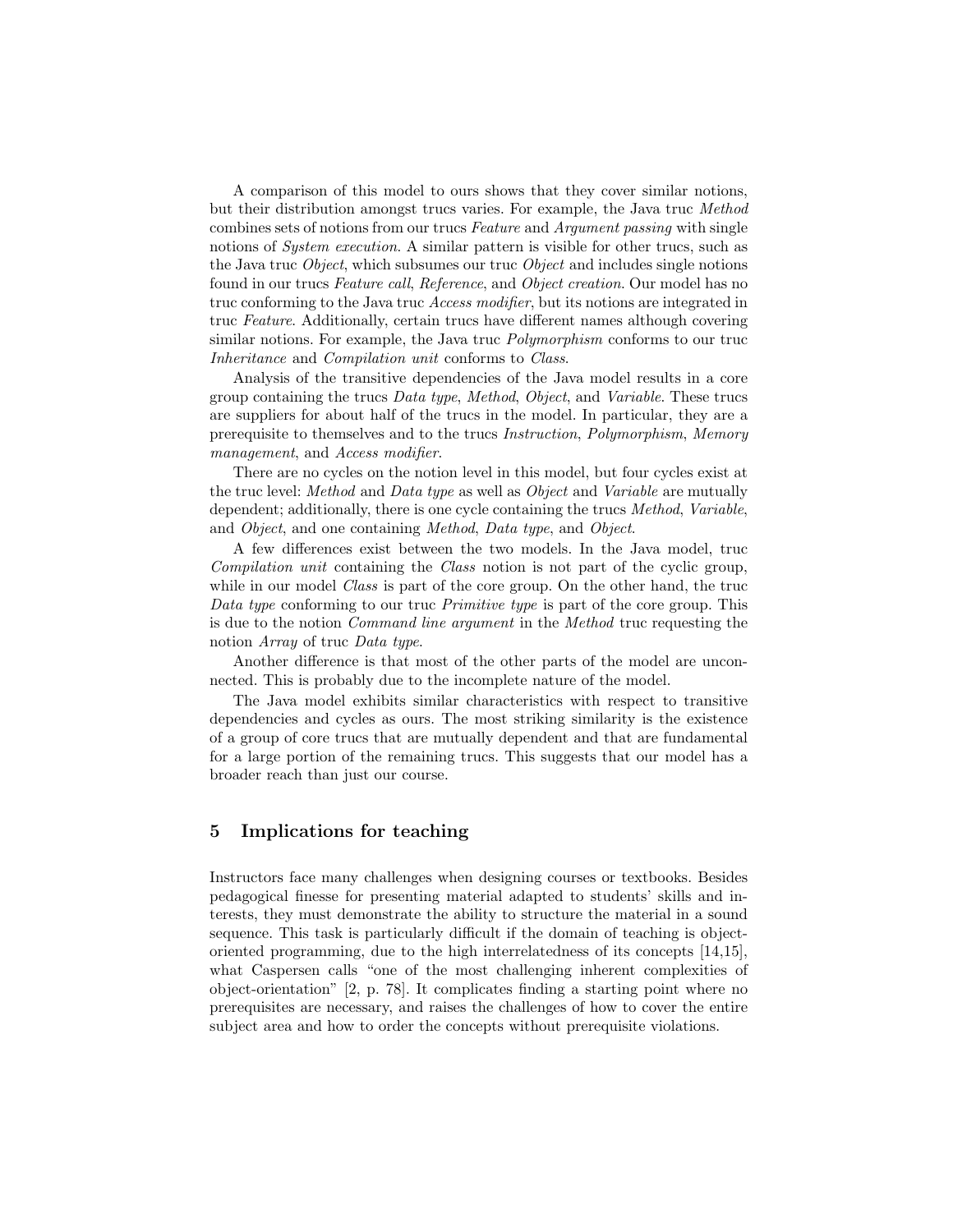Analysis of the truc and notion graphs in this article confirms Caspersen's observation, but narrows it down to a core group of nine closely interrelated concepts. This group contains the trucs Argument passing, Class, Expression, Feature, Feature call, Object, Object creation, Reference, and System execution. Their transitive and recursive dependencies show that they belong in the initial phase of an objects-first course.

On the notion level, the ten notions Argument declaration, Class, Feature, Feature declaration, Feature signature, Formal argument, Generating class, Instance, Object, and Type have similar properties with respect to their dependencies as the nine core trucs. With the exception of Argument passing and Formal argument, which can be omitted if only features without arguments are covered, it seems necessary to introduce them together.

The circular dependencies in the truc and notion model indicate that teaching object-oriented programming requires a spiral model; "A curriculum as it develops should revisit these basic ideas repeatedly, building upon them until the student has grasped the full formal apparatus that goes with them" [16]. The detected cycles also confirm the existence of the "Big Bang problem" [2].

The Inverted Curriculum [17,18] approaches the Big Bang problem by using a large body of supporting software that, through information hiding and inheritance, allows the initial examples and exercises used in class to rely on advanced mechanisms without introducing them formally yet. For example, it first introduces feature calls on predefined objects inherited from an ancestor class. The difficulty of the Inverted Curriculum approach is that the preparation of the software framework and all examples and exercises needs to happen before the students receive the software. This produces the need for more planning and may lead to a restricted set of possible exercises.

Another approach to handling the Big Bang problem is to use an "exampledriven" approach, where the "progression in a course is defined by increasing complexity of class models rather than being dictated by a bottom-up ordering of language constructs" [19]. For introducing association, for example, this approach first uses recursive 0..1 association (a PERSON class having an attribute  $\textit{married_to}$ , then it covers 0.. $*$  associations (extending PERSON with attribute friends), and finally it shows associations between different classes. The language constructs and concepts required for understanding the examples are introduced when they are needed (such as collections for recursive 0..∗ associations).

The concept interrelatedness also makes it difficult to ensure that an existing course is compatible with the prerequisites and covers all the concepts. We have modeled our Introduction to Programming course using TrucStudio and detected one critical prerequisite violation (the Result entity is used before introducing Function) and five notions missing in the course slides (*Multi-dot feature call*, Manifest constant, Constant, Precursor, and Polymorphic creation).

The complexity of O-O concepts also leads to misconceptions in students' understanding when they first learn about them. The created trucs and their common confusions sections help check whether the teaching material addresses these misconceptions. In a first analysis of our teaching material, we have found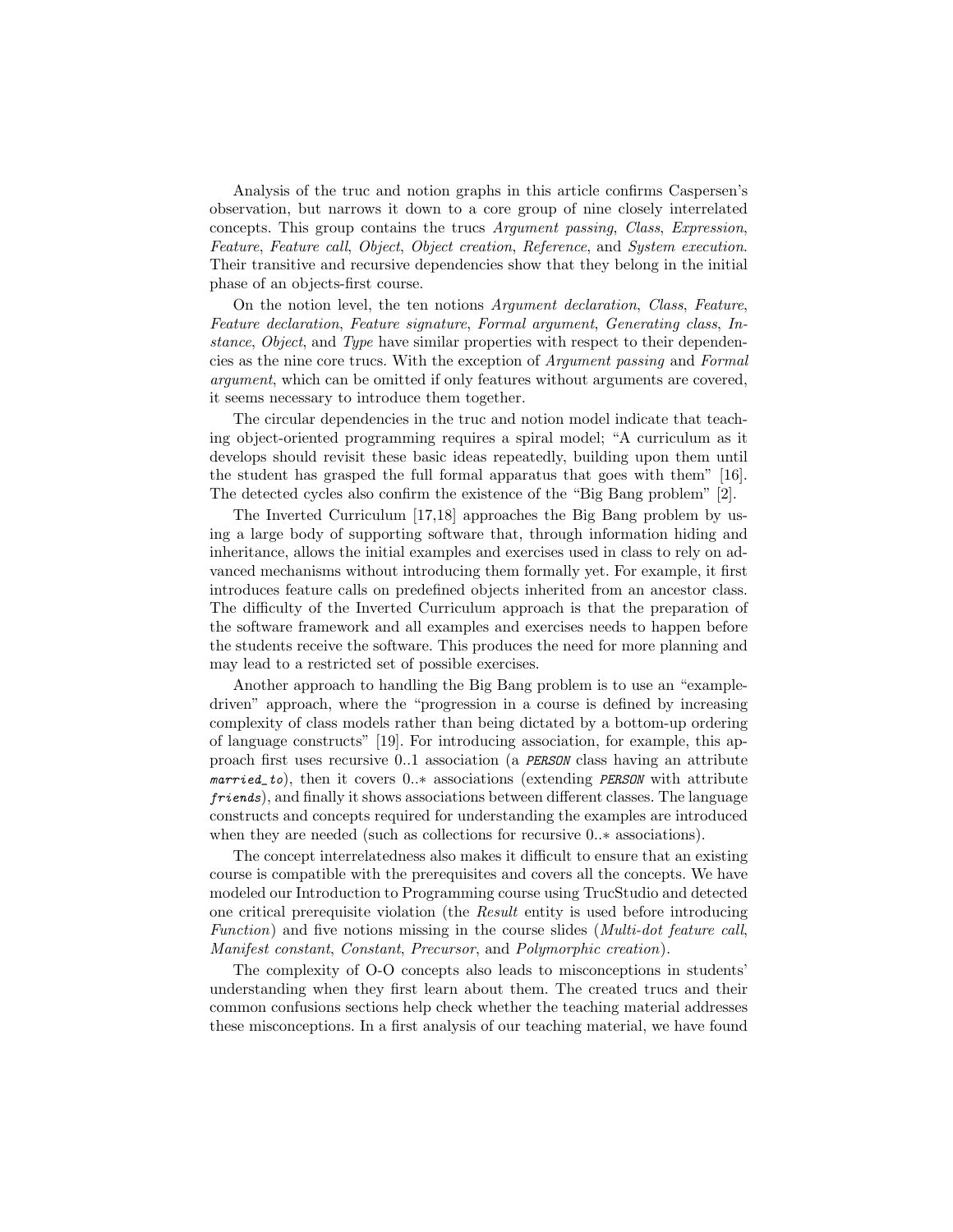that it addresses only a small part of the misconceptions. The conjecture is that this phenomenon is not specific to our material, but more general: although a large body of studies on novices' misconceptions is available, it rarely influences actual teaching.

## 6 Conclusions

This article has presented a modeling approach for educational domains and reported on its application to object-oriented programming. The approach uses knowledge units at three levels: clusters (describing knowledge areas), trucs (describing skills and concepts following from a central idea), and notions (describing single facets of a concept). It also includes links between the entities to capture the dependency structure of a domain.

The resulting domain model for object-oriented programming consists of 28 trucs and 147 notions. The analysis of the dependency structure confirms that the basic object-oriented concepts are tightly interrelated. It identifies a core group of trucs containing Argument passing, Class, Expression, Feature, Feature call, Object, Object creation, Reference, and System execution. The core trucs are mutually dependent; all other trucs in the model rely on them. The core group of trucs indicates that the associated concepts are mostly responsible for the Big Bang problem — the problem of finding a proper order of introduction for the basic concepts of object-oriented programming.

The developed domain model is influenced by our context (in particular by the programming language we use, Eiffel). To ensure that the findings from our domain model apply to a more general context, we have analyzed a second model of object-oriented programming developed by an instructor using Java for his introductory programming course. In spite of differences in the trucs and in links between notions, his model also contains a mutually dependent core group, on which approximately half of all trucs rely. This indicates that the model for Eiffel is similar to the one for Java and that the results are likely to apply to yet other settings. In the future, we would like to develop a more complete model for Java (possibly based on the Eiffel trucs) and to investigate whether mechanisms from mathematics and computing can help teach tightly coupled notions (as proposed by a reviewer of this article).

#### Acknowledgements

We thank D. Herding from RWTH Aachen for testing TrucStudio and providing a partial model of object-oriented programming in Java. We are grateful to the anonymous referees for many useful comments.

#### References

1. McGettrick, A., Boyle, R., Ibbett, R., Lloyd, J., Lovegrove, G., Mander, K.: Grand Challenges in Computing: Education – A Summary. The Computer Journal  $48(1)$ (2005) 42–48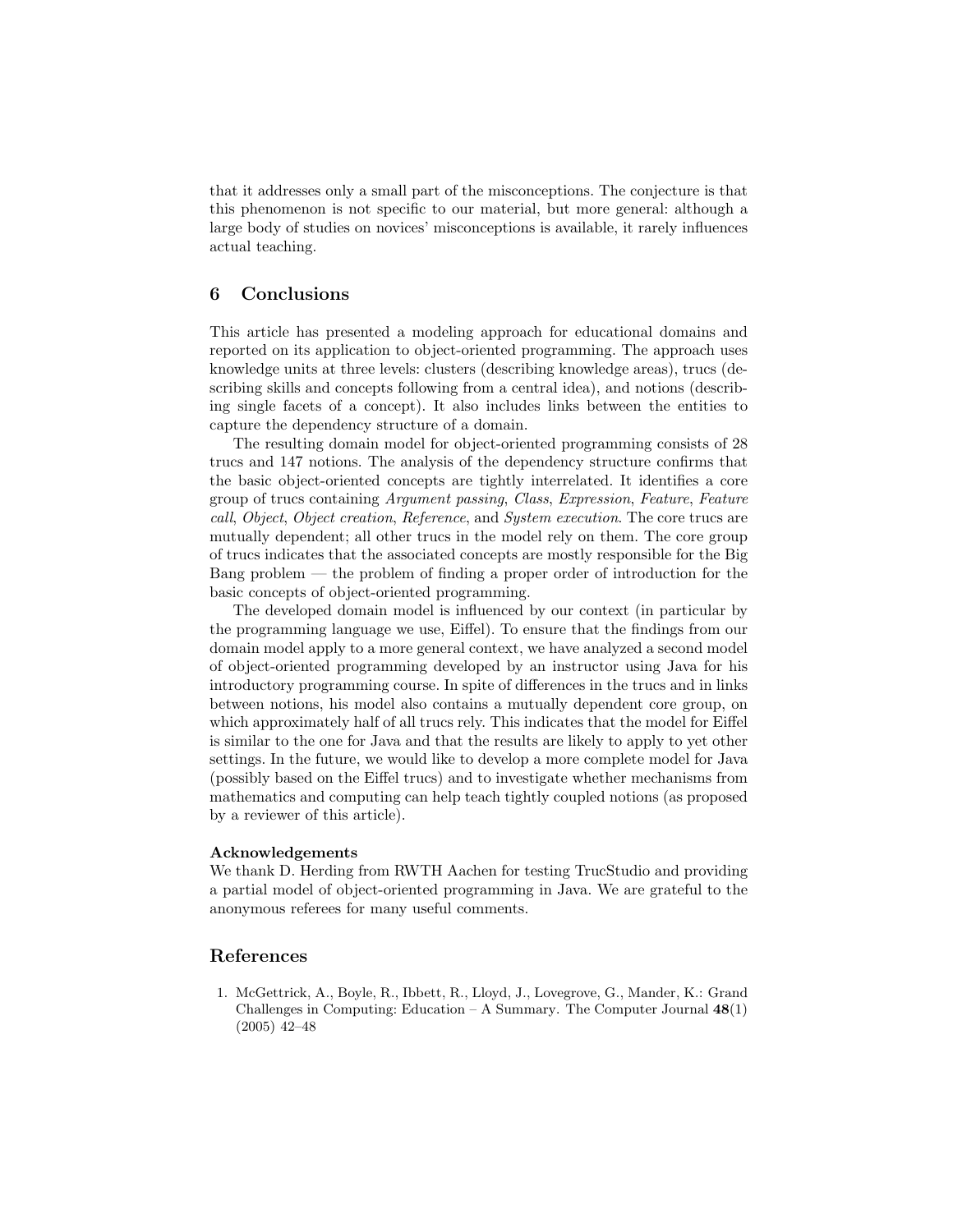- 2. Bennedsen, J., Caspersen, M.E., Kölling, M.: Reflections on the Teaching of Programming. Springer Berlin/Heidelberg (2008)
- 3. Linn, M.C., Dalbey, J.: Cognitive consequences of programming instruction. In: Studying the Novice Programmer. Lawrence Erlbaum Associates (1989) 57 – 81
- 4. Pedroni, M., Oriol, M., Meyer, B.: A framework for describing and comparing courses and curricula. SIGCSE Bull. 39(3) (2007) 131–135
- 5. Meyer, B.: Testable, reusable units of cognition. IEEE Computer 39(4) (2006) 20–24
- 6. Pedroni, M., Oriol, M., Meyer, B., Albonico, E., Angerer, L.: Course management with TrucStudio. In: ITiCSE '08: Proceedings of the 13th annual conference on Innovation and technology in computer science education, New York, NY, USA, ACM (2008) 260–264
- 7. Armstrong, D.J.: The quarks of object-oriented development. Commun. ACM 49(2) (2006) 123–128
- 8. Sanders, K., Boustedt, J., Eckerdal, A., McCartney, R., Moström, J.E., Thomas, L., Zander, C.: Student understanding of object-oriented programming as expressed in concept maps. SIGCSE Bull. 40(1) (2008) 332–336
- 9. Novak, J.D., Cañas, A.J.: The theory underlying concept maps and how to construct them. Technical report, IHMC CmapTools, Florida Institute for Human and Machine Cognition (January 2006)
- 10. Schulte, C., Bennedsen, J.: What do teachers teach in introductory programming? In: ICER '06: Proceedings of the second international workshop on Computing education research, New York, NY, USA, ACM (2006) 17–28
- 11. Milne, I., Rowe, G.: Difficulties in learning and teaching programming views of students and tutors. Education and Information Technologies 7(1) (March 2002)  $55 - 66$
- 12. Dale, N.: Content and emphasis in CS1. SIGCSE Bull. 37(4) (2005) 69–73
- 13. The Joint Task Force on Computing Curricula: Computing Curricula 2001 (final report). Technical report, ACM and IEEE (December 2001) Available online at: http://www.acm.org/sigcse/cc2001.
- 14. Gries, D.: A principled approach to teaching OO first. SIGCSE Bull. 40(1) (2008) 31–35
- 15. Shultz, G.: Using a restricted subset of Java in the first part of CS1. J. Comput. Small Coll. 23(1) (2007) 212–218
- 16. Schwill, A.: Fundamental ideas in computer science. Bulletin European Association for Theoretical Computer Science  $53$  (1994) 274 – 295
- 17. Meyer, B.: The outside-in method of teaching introductory programming. In Broy, M., Zamulin, A.V., eds.: Ershov Memorial Conference. Volume 2890 of Lecture Notes in Computer Science., Springer (2003) 66–78
- 18. Pedroni, M., Meyer, B.: The inverted curriculum in practice. In: SIGCSE '06: Proceedings of the 37th SIGCSE technical symposium on Computer science education, New York, NY, USA, ACM Press (2006) 481–485
- 19. Bennedsen, J., Caspersen, M.: Model-Driven Programming. In: Reflections on the Teaching of Programming. Springer-Verlag, Berlin, Heidelberg (2008) 116–129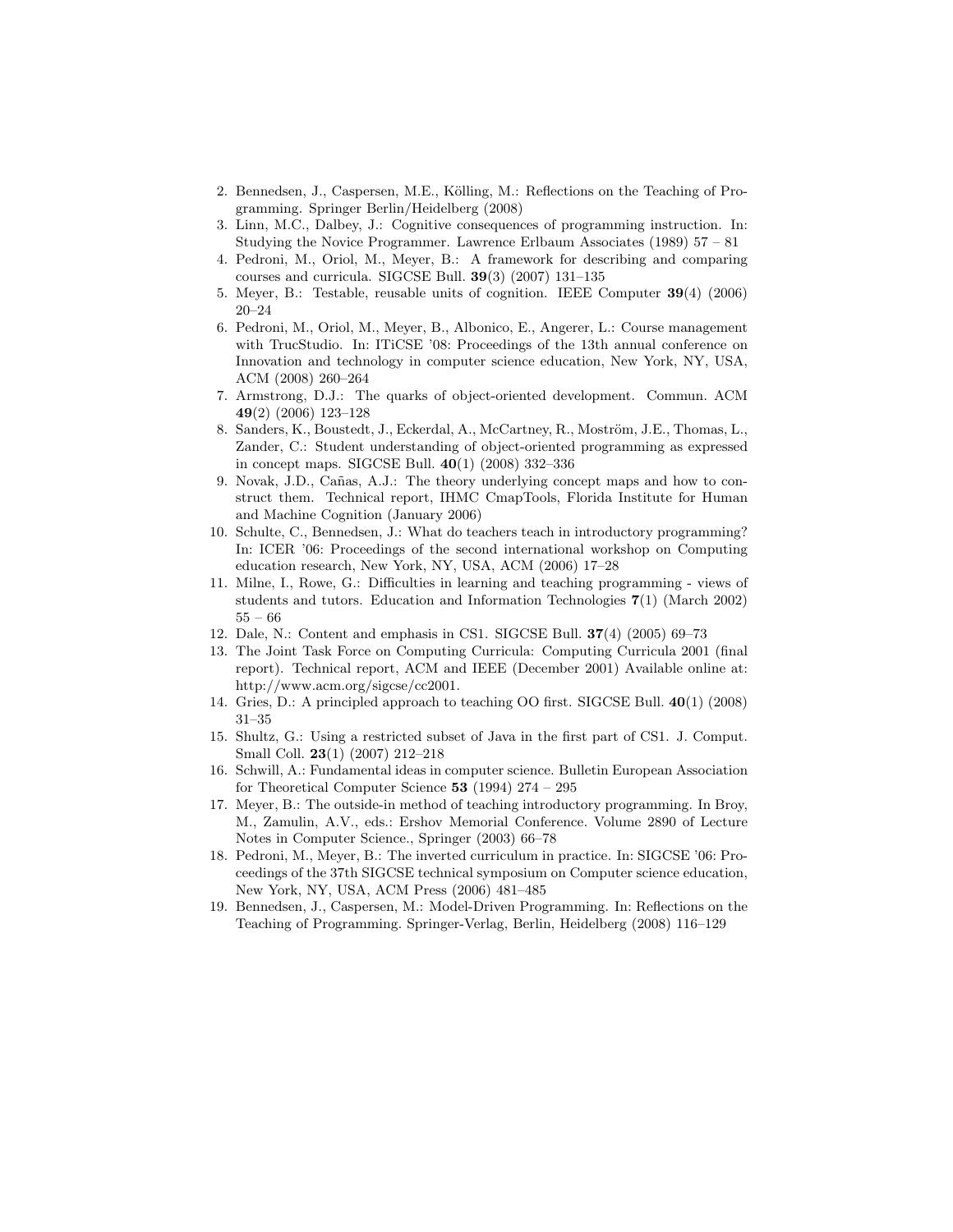## Appendix A – An example truc: Feature call

|              | <b>Alternative names</b> Method invocation, Message passing |
|--------------|-------------------------------------------------------------|
| Dependencies | Feature, Object, Argument                                   |
| Notions      | Feature call, Multi dot feature call, Simple qualified fea- |
|              | ture call, Target, Unqualified feature call, Void call      |

Summary. Feature call is the mechanism of applying a feature to a target object [Meyer, 2009]. The target may be explicitly defined through an expression, which at run time will be attached to a certain object. If no explicit target is given, the target is the Current object. Feature calls may contain arguments.

Role. Feature call is the "basic mechanism of object-oriented computation". In an object-oriented software system, all computation is achieved by calling features on objects and no software element will ever be executed except as part of a feature call [Meyer, 1997].

Applicability. Need to modify an object or access object data or state.

#### Benefits.

- Fundamental to create running programs.
- Favors reuse of code by outsourcing a set of instructions into a feature and replacing them by a single feature call.

Pitfalls. Using non-pure queries (queries that change the state of an object) in feature calls may produce side effects. Side effects may lead to mysterious failures that are difficult to locate and fix.

Examples. Consider class COORDINATE with attributes x: REAL and y: REAL and procedures  $set_x_y$  (*u*,*v*: REAL) and *translate* (*a*,*b*: REAL), and a query distance (other: COORDINATE): REAL. Assuming that  $p1$  and  $p2$  are entities of type COORDINATE and have been instantiated, sample feature calls could be:

 $p1.set_{x,y}(17.2, 3.7)$  $p2.set_{x,y} (p1.x, 0)$ p1.translate (-0.5, p1.distance (p2))

#### Common confusions.

- Static-text execution. Many novices have an incorrect model of control flow for feature calls. It is difficult for them to understand that a feature call results in the suspension of the calling feature (caller), a transfer of the execution control and sometimes data to a new and unique specimen of the called feature (callee), then a transfer of control and data back to the caller after the callee has finished. This knowledge is especially important when recursion is introduced. [George, 2000]
- Availability of features. "Calling a non-existent feature" seems a recurring mistake [Ng Cheong Vee et al., 2006]. Writing feature calls demands thorough knowledge of what features are available for an entity. This requires looking up the type of the entity and the sufficiently exported features.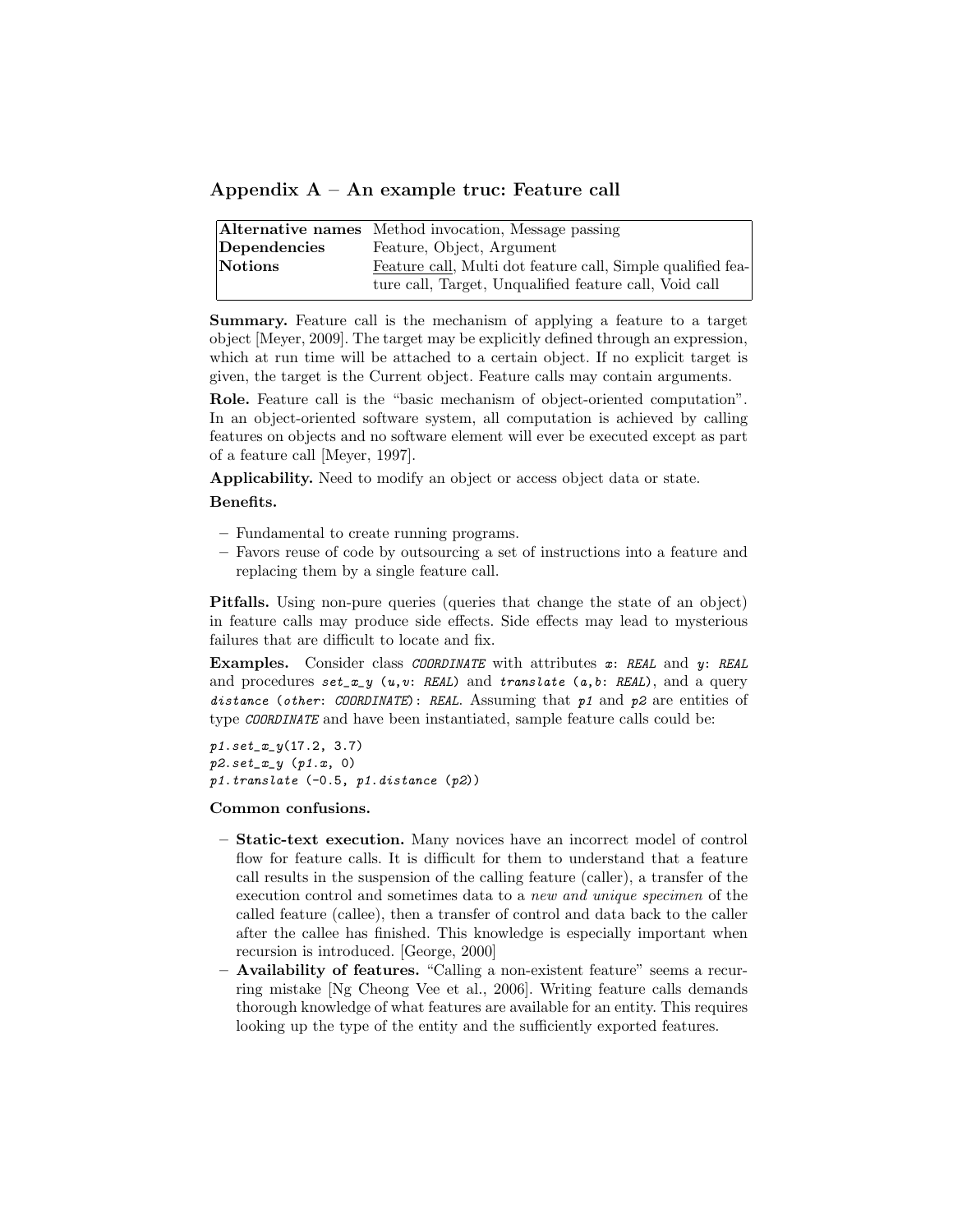- Wrong target. Various errors in connection with feature calls originate from specifying wrong targets. For example, students use an unqualified feature call where a qualified feature call is necessary, or they explicitly specify the target to be Current for features that are only available for unqualified feature calls. [Ng Cheong Vee et al., 2006]
- Object state. Novices have difficulties in understanding that feature call instructions modify object state. [Ragonis and Ben-Ari, 2005]
- Query as command. It seems difficult for novice programmers to distinguish between queries and commands for feature call instructions. In certain programming languages it is possible to use a query (with a resulting value/object) as a statement, but the result is then lost. This is a common mistake. [Hristova et al., 2003]

 $\square$  Examples show control flow of feature calls.

 $\square$  Examples include lookup of available features.

- $\square$  Examples include feature calls on composite targets.
- $\square$  Examples show when qualified or unqualified calls are appropriate.
- $\square$  Examples include feature calls that modify object state.
- $\square$  Examples show invalid (or unwanted) use of expression as instruction.

Sample questions. Consider a class WORD that has an attribute word: STRING, a procedure set\_word(s: STRING), and a procedure print that displays the word on a console. It also has a function  $substring(i, j: INTERB): WORD$ , which returns a new WORD object containing the part of the original word defined through the indices i and j. Given is an entity w: WORD. Write an instruction that sets the word entity of  $\psi$  to "summertime". Then write an instruction that uses the *substring* function to extract "time" from w.

## Feature Call Bibliography

- [George, 2000] George, C. E. (2000). Erosi visualising recursion and discovering new errors. SIGCSE Bull., 32(1):305?309.
- [Hristova et al., 2003] Hristova, M., Misra, A., Rutter, M., and Mercuri, R. (2003). Identifying and correcting Java programming errors for introductory computer science students. SIGCSE Bull., 35(1):153-156.
- [Meyer, 1997] Meyer, B. (1997). Object-Oriented Software Construction. Prentice-Hall, 2nd edition.
- [Meyer, 2009] Meyer, B. (2009). Touch of class: Learning to program well with objects and contracts. Springer.
- [Ng Cheong Vee et al., 2006] Ng Cheong Vee, M.-H., Meyer, B., and Mannock, K. L. (2006). Empirical study of novice errors and error paths in object-oriented programming. In 7th Annual HEA-ICS conference, Dublin, Ireland.
- [Ragonis and Ben-Ari, 2005] Ragonis, N. and Ben-Ari, M. (2005). On understanding the statics and dynamics of object-oriented programs. SIGCSE Bull., 37(1):226–230.